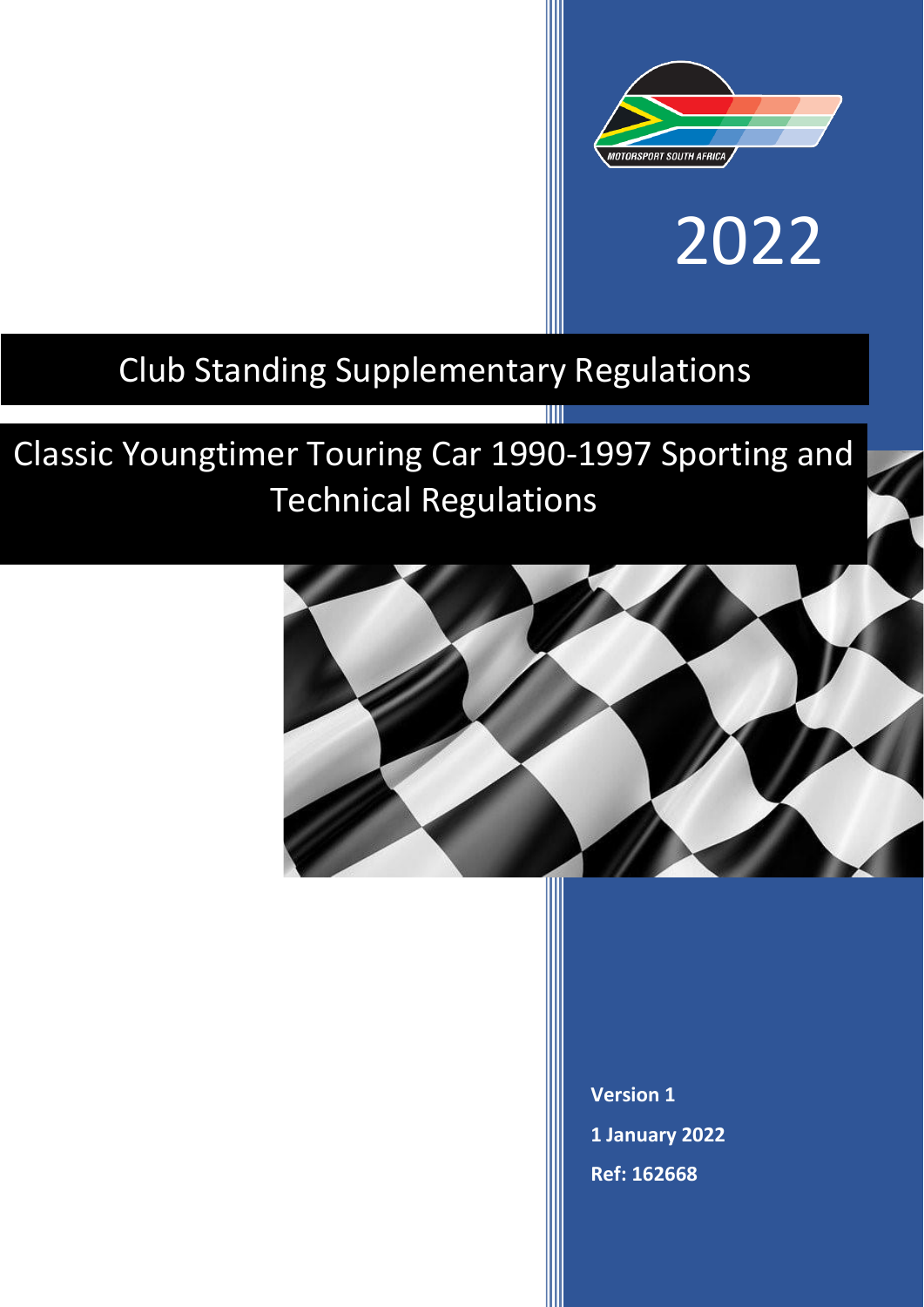#### **REVIEW AND AMENDMENTS**

Motorsport South Africa (MSA) will periodically review these rules and will present the revised version to all members for agreement to publish the updated version.

Amendments and updates to the rules will be recorded in the Amendment Record, detailing the updated version, date of approval of the amendment and a short summary of the amendment.

#### **AMENDMENT RECORD**

| <b>Modified SSR / Art</b> | <b>Date Applicable</b> | <b>Date of Publication</b> | <b>Clarifications</b> |
|---------------------------|------------------------|----------------------------|-----------------------|
|                           |                        |                            |                       |

#### **1. CONTROL**

- a. These regulations were compiled by Historic Racing South Africa (HRSA) as a Club Series for final publication by Motorsport South Africa (MSA).
- b. These Classic Touring Cars shall be defined as production type cars, front wheel drive (FWD), four door saloons, first produced post 1 January 1990 but prior to 31 December 1997. These cars are nominated by the Club. The Category will run with a weight adjustment Formula which will be identical in Class A and B.

#### **2. RACE FORMAT**

- a. The Race format will be 1 x 25/35 Minute + 1 Lap Race with a compulsory pit stop. This is to encourage a Driver Change in order to allow the possibility of sharing costs both in development, and running costs. The maximum seat time in each race for an individual driver will be 55 % of race time. There will be a timed Pit Stop in each event. Should any competitor nominate to drive "Alone" their pit stop will be an additional 10 seconds as they will be considered "in the grove" as compared to a Driver change.
- b. The Starting Grid will be determined by Championship Points including Index of Performance in reverse order. The Index of Performance will be calculated across the whole field, Class A and B. The starting Grid for the first race of the season will be in Numerical Order, Class A in front. Any Competitor/ s joining the category during the season will start at the back of the grid in numerical order.

#### **PLEASE NOTE**

The Youngtimers will race with Pursuit as a Club Series for 2022 in the normal race "Catch me if you can" format. Youngtimers will also be encouraged to enter traditional Endurance races such as the Phakisa 2 hour.

#### c. **Achievement Weight**

An additional weight will be added to the cars finishing in  $1<sup>st</sup>$ ,  $2<sup>nd</sup>$  and  $3<sup>rd</sup>$  places in each heat. This weight must be placed on the "weight bracket" as instructed by the Club.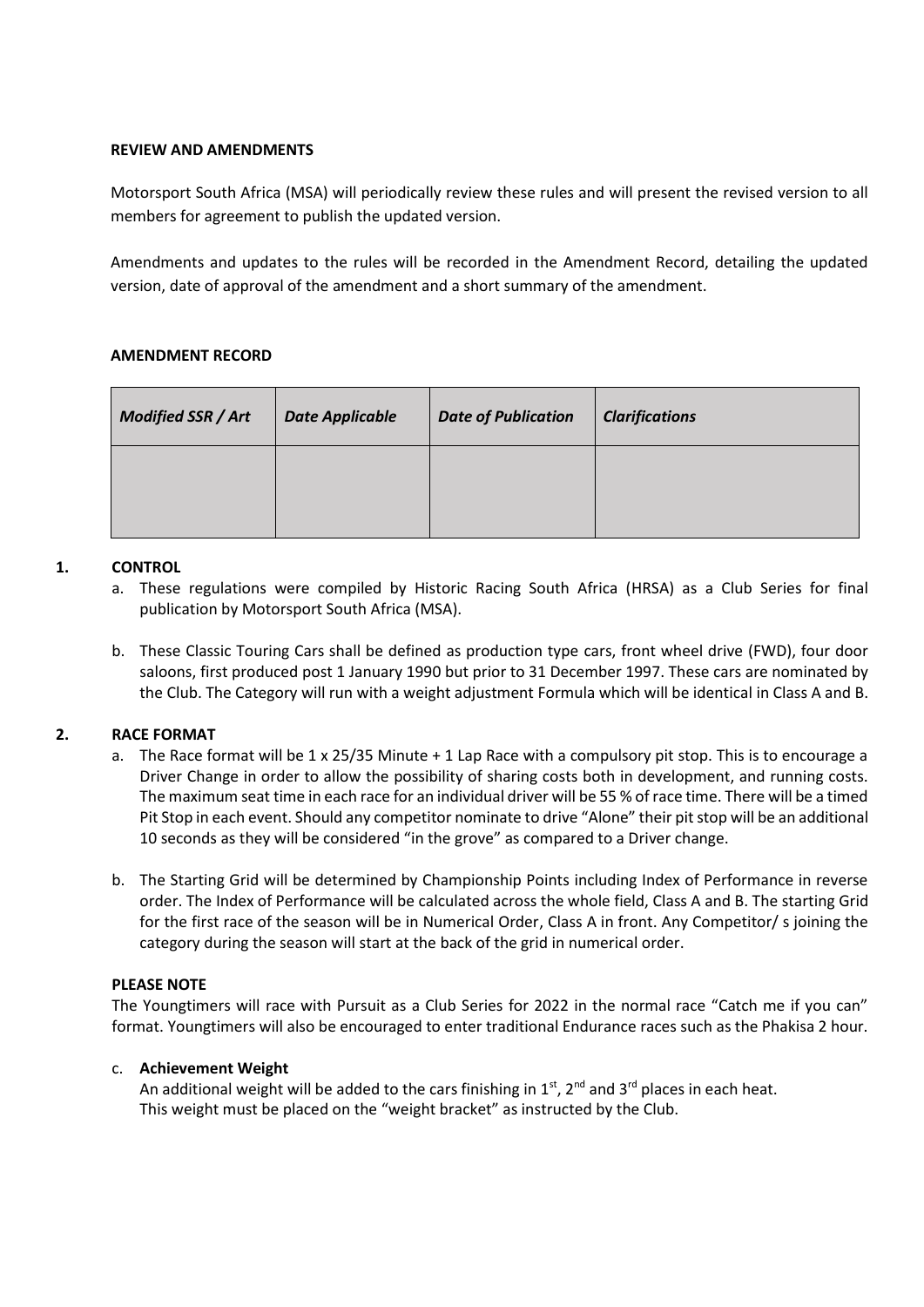The weight bracket shall be placed in the centre of the spare wheel well in the boot of the car. Should any model not have a spare wheel well in the boot of the car it shall be placed in the centre of the boot floor.

The achievement weight is as follows;

3<sup>rd</sup> Place 5kg 2<sup>nd</sup> Place 10kg

1 st Place 15kg

Standard Car Base weight

| 960kg             |  |  |
|-------------------|--|--|
| 1185kg            |  |  |
| 1036kg            |  |  |
| 1207kg            |  |  |
| 989kg             |  |  |
| 1075kg            |  |  |
| 980kg             |  |  |
| 1075kg            |  |  |
| 978kg             |  |  |
| 1040kg            |  |  |
| 2/935kg& 3 1180kg |  |  |
| 1185 kg           |  |  |
| 1015kg            |  |  |
| 1180kg            |  |  |
| 1060kg            |  |  |
| 1200kg            |  |  |
|                   |  |  |

#### **3. MINIMUM WEIGHT CLASS A**

- a. The Minimum weight of any vehicle will be dependent on the kW output of the nominated engine using the nominated middle engine kW as a base of 1000kg Car and driver. (see Clause 8.4)
- b. A penalty or credit in kg will be allocated to engines either producing more or less kW then the 'Middle" Engine

#### **4. MINIMUM WEIGHT CLASS B**

- a. The minimum Weight for all cars in Class B will be 987Kg **(Car and Driver)**
- b. Any aspect of a car not detailed as permitted is deemed not to be permitted. (Refer GCR 226)

#### **CATEGORY SPECIFICATIONS**

#### **5. ELIGIBILITY**

- a. Vehicles may be brought up to any series production specifications for that model prior to 31st December 1996.
- b. No Forced Induction Cars will be permitted.
- c. The Nominated Vehicles may only use the HRSA Nominated Engine and Gearbox for that specific brand.
- d. The engines may not be modified in any way for performance.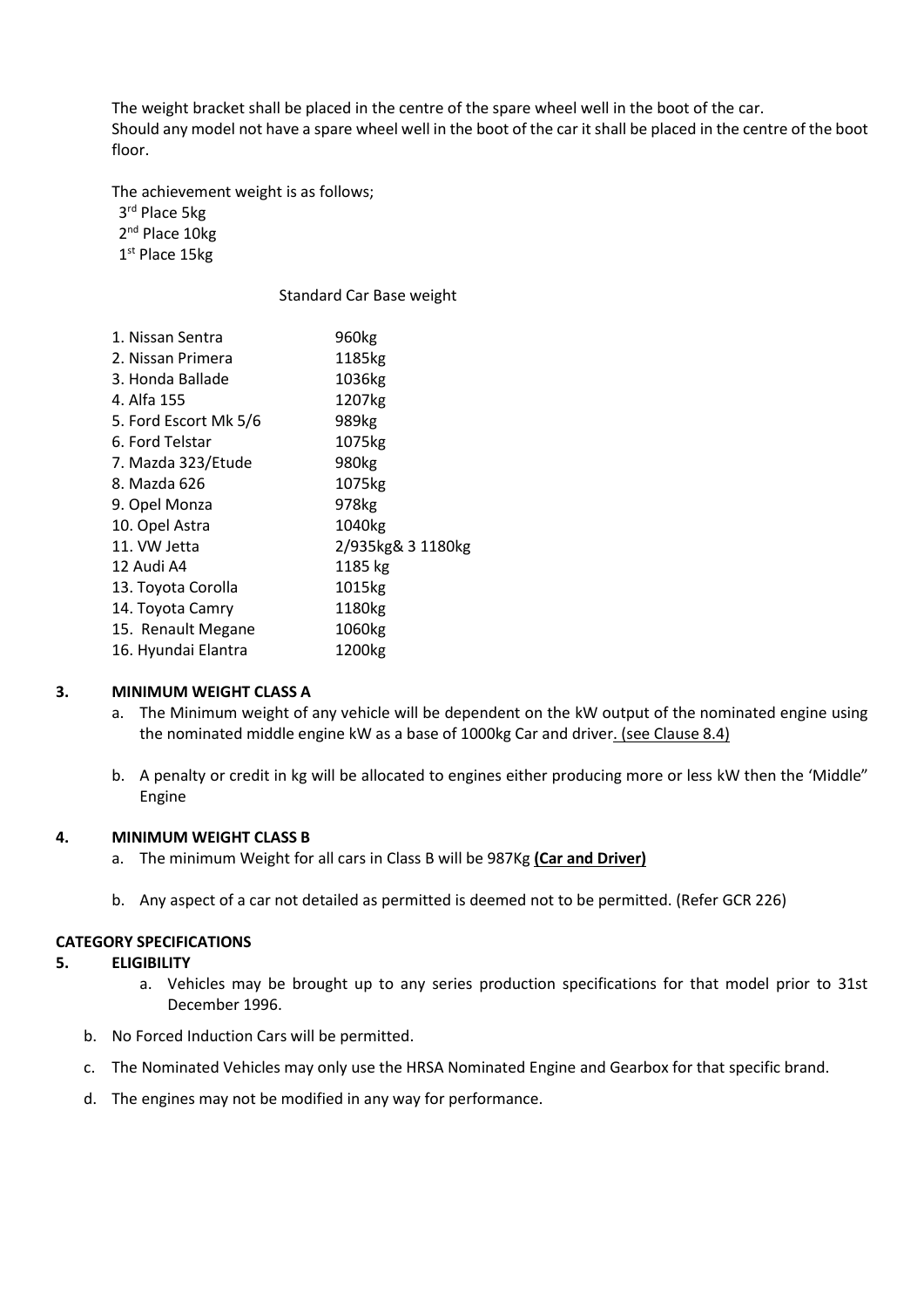- e. There will be a "Claimer" rule for all engines.
	- i. The "Claimer" amount will be the average retail price of the "Claimed" engine from three acknowledged Engine Importers, plus R5000.00 to cover 'Service" Rings, Bearings Oils etc and R5000.00 Administration to HRSA.
	- ii. The "Claimant" must be racing with the identical Engine.
	- iii. No "Claims" may be entered in the 14-day period before a Youngtimer Calendar race date.
- f. A Full Roll cage must be fitted to MSA approved standards
- g. The responsibility to prove eligibility is that of the entrant at all times and all prospective entrants must confirm the model selected conforms to the regulations.
- h. The Controllers reserve the right at their sole discretion to include or exclude any vehicle.

#### **6. TECHNICAL SPECIFICATIONS CHASSIS**

- a. No modifications may be made to the chassis with the exception of:
	- i. A brace may be fitted between the top shock struts.
	- ii. A brace may be fitted between the chassis legs in the front to prevent "stretch" apart which can
	- iii. contribute to CV Joints pulling out.
	- iv. A full roll cage must be fitted.
- b. Steering wheels are free.

#### **7. BODYWORK**

- a. Bodywork must be completely standard, with the exception of "rolled" wheel arches to a maximum of 5.0mm.
- b. No bodywork may be replaced by any other material at all.
- c. **All four doors, the bonnet and the boot must remain operable.**
- d. Interior: The dashboard "crashpad" must remain as well as the instrument binnacle which may be modified to accept the gauges. It is encouraged to utilise a "stack" type instrument cluster in order to compliment the Touring Car era. The interior may be "gutted" to represent the period Touring Cars, and alternative material may be used as internal door trim. It is permitted to remove the internal door trim entirely. SABS or "E" mark Approved Windscreens must be used. The rear window and side windows may be replaced with polycarbonate (Lexan) of not less than 4mm thickness. The Driver's seat is free subject to MSA requirements and the driver must be located entirely to the one side of the centre line of the car. Electric Power Steering may be fitted.
- e. The original boot and bonnet fasteners may be removed. The bonnet and boot shut lines must be as in production.
- f. Bumpers and embellishers may be removed, but headlamps and headlamp rims, tail lamps and radiator grilles must remain as standard for the model.
	- i. All lights including indicators must be in working order.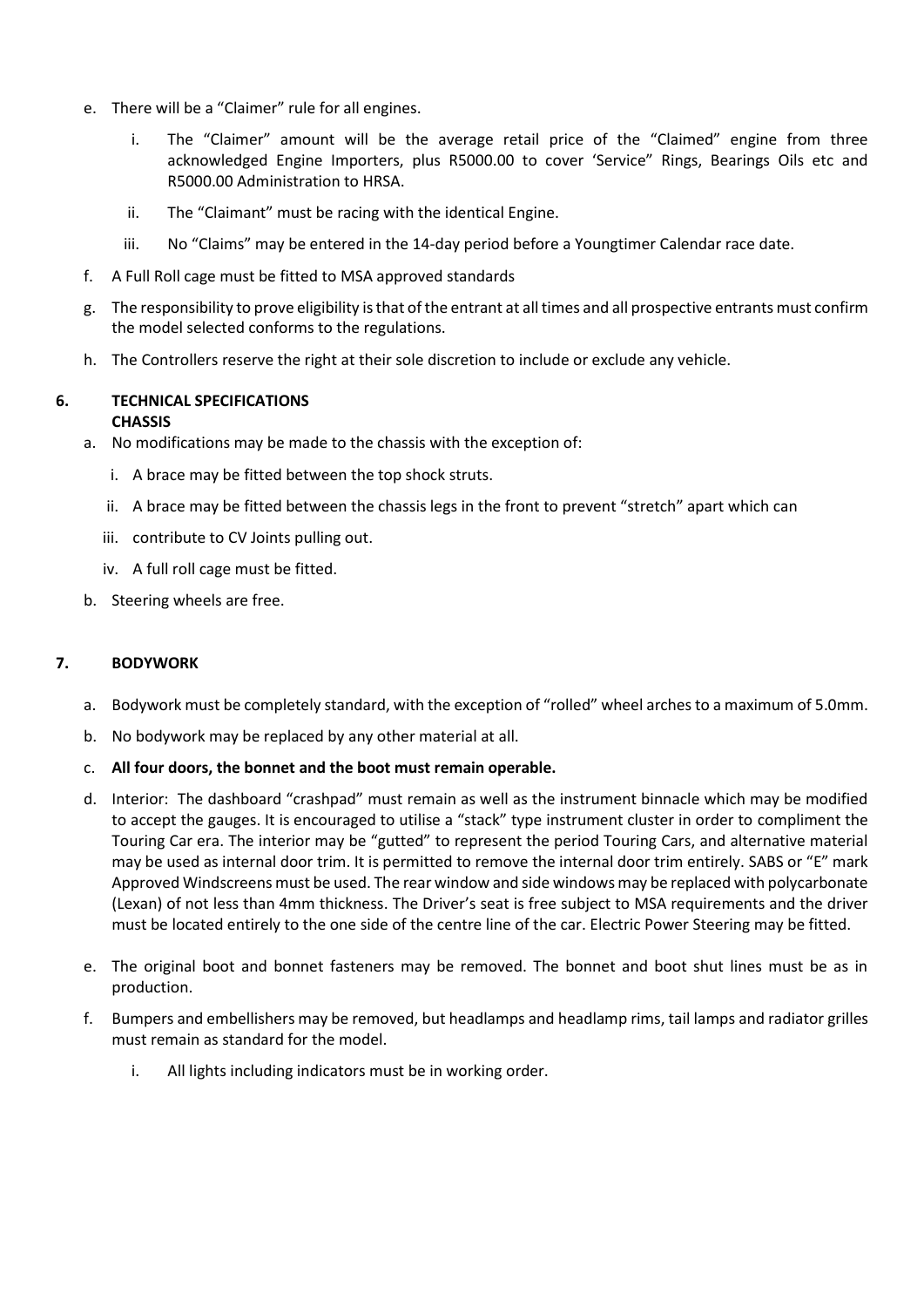g. An aftermarket rear wing will be nominated by the Association, any standard Manufactures rear wing may be replaced with this wing, alternatively any model without a standard rear wing may fit this wing. It shall be prohibited to fit two wings.

#### **Bodywork Guideline**

The following guideline will be applicable in order to determine the correct bodywork rule application regarding the flaring of the standard production fender pressing. The measurement will be taken from the vertical centreline of the wheel hub to the widest part of the standard production fender flare without any attached trimming fitted. 5.0mm may be added to the standard production fender pressing from such widest point.

#### **8. ENGINE**: **CLASS A**

#### **The Engine will be nominated for each manufacture.**

**The Engine Nominations are:**

| 1. Nissan   | 2.0 16v SR20          |
|-------------|-----------------------|
| 2. Honda    | 2.0 16y B20b ytec     |
| 3. Alfa     | 2.0 16y RFT           |
| 4. Ford     | 2.0 16y Zetec         |
| 5. Mazda    | 2.0 16v "Gold Top" FE |
| 5. Opel     | 2.0 16v CR20XE        |
| 6. VW/ Audi | 2.0 16y ABF           |
| 7. Toyota   | 2.0 16v 1AZFE         |
| 8. Renault  | 2.0 F7R-0710          |
| 9. Hyundai  | 2.0 16y G4GC          |

#### **9. ENGINES CLASS B**

Only 1600cc 16v Motors (20v 1600ccToyota Included) as supplied in the South African version of the original Sedan sold in South Africa may be used.

- **a. Where necessary engine and gearbox mountings may be changed to accommodate the nominated engine and gearbox, and normal "baffling" of the sump is permitted.**
- b. **Any gearbox from either the Nominated Model Range or the Nominated Engine Model Range can be used providing Clause 5.1 is met.**
- c. The standard fuel injectors from the specified engine, must be used in the original location in the manifold.
- **d. The original ECU can be replaced with one of the following nominated brands,**

Powermods MFI-H and DFI-H Spitstronic Gotech PRO V7 Dicktator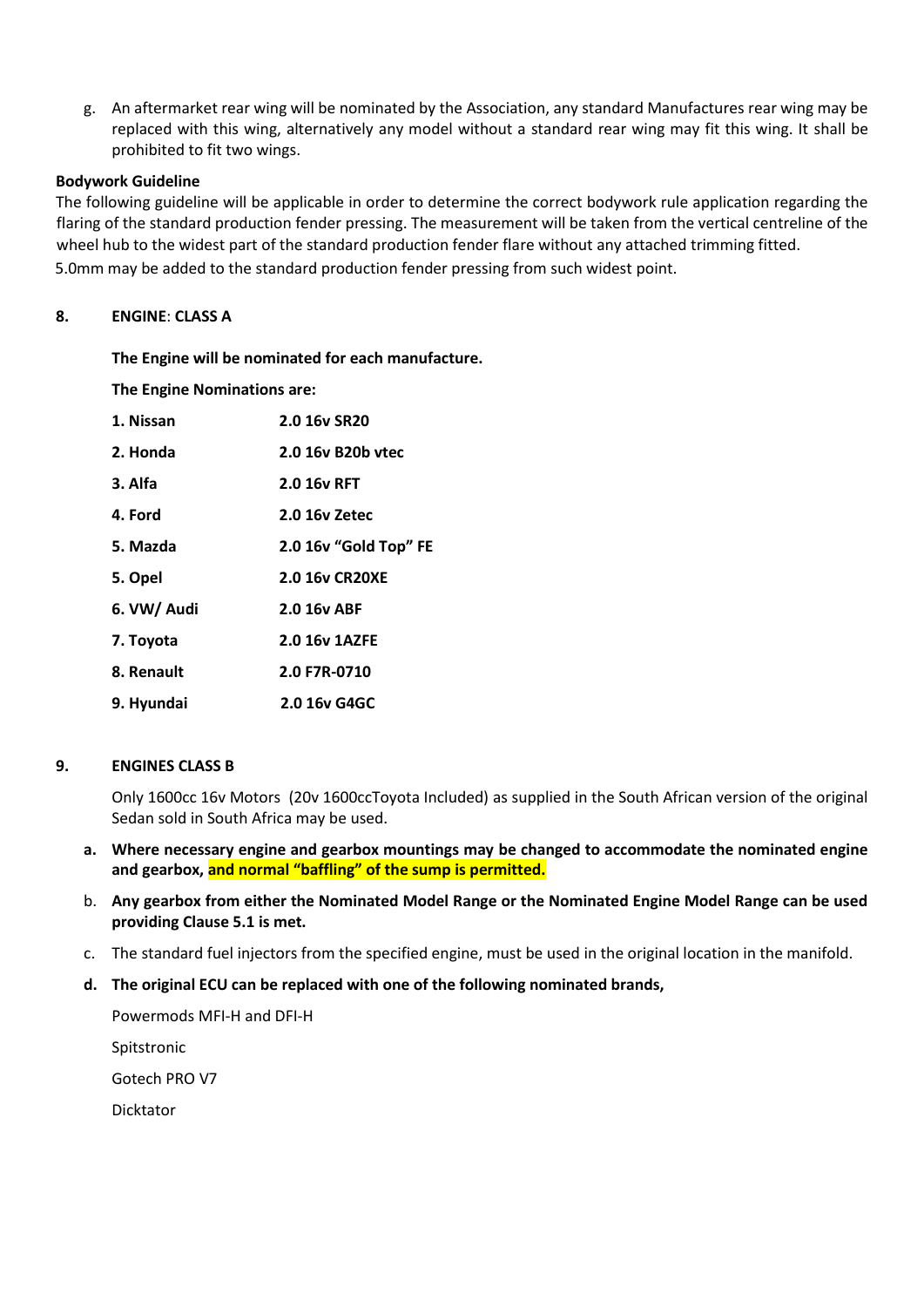- e. Radiators are free but must remain in their original location.
- f. Oil coolers and additional water radiators are permitted provided they are located within the periphery of the bodywork.
- g. The exhaust system must use the original manifold from the nominated engine and the exhaust pipe must follow the original routing under the car. Exhaust silencing is also subject to MSA requirements as regards decibel levels.
- h. If the engine has a distributor fitted as standard, it may only be used to distribute spark, or the distributor may be replaced with a 60-2 "gear" and pick up allowing the use of a wasted spark ECU.
- i. **The original type fuel tank must be utilised and retained in its original position.**
- j. The fuel pump is free, but must be fitted to the correct safety requirements and may not be fitted in the passenger compartment.

#### **10. SUSPENSION**:

#### a. **Suspension system must remain standard, but lowering is permitted.**

- i. Front Camber plates may be added to allow for adjustment but no altering of the original shock towers.
- ii. Wheel Camber, Front and Back Wheels may not exceed a maximum of three degrees hot or cold.
- iii. (Before or after a race)
- b. Shock absorber make is free but must conform to the OEM spec and must be freely available from any "franchised" parts supplier.
- c. Spring rates are free but the original type of spring must be retained made of the original material and remain effective.
- d. **Suspension bushes are free.**

#### **11. TRANSMISSION**:

- a. The gearbox must remain in the original position. Vehicles must use an original production type of gearbox with the same number of forward and reverse gears as the original standard production gearbox fitted for that model, or the gearbox from the nominated engine. Original H pattern must remain.
- b. Gear ratios may be changed with any standard components used in the gearbox of the selected gearbox.
- c. Gearboxes and transaxles with rapidly interchangeable ratios or proprietary racing gearboxes are prohibited.
- d. No "dog ring" type gearsets are permitted.
- e. **The rear axle must remain in the original position.**
- f. **The final drive ratio is free, provided it is from the standard vehicle series or from the specified gearbox series.**
- g. LSD/ **Traction control devices are prohibited.**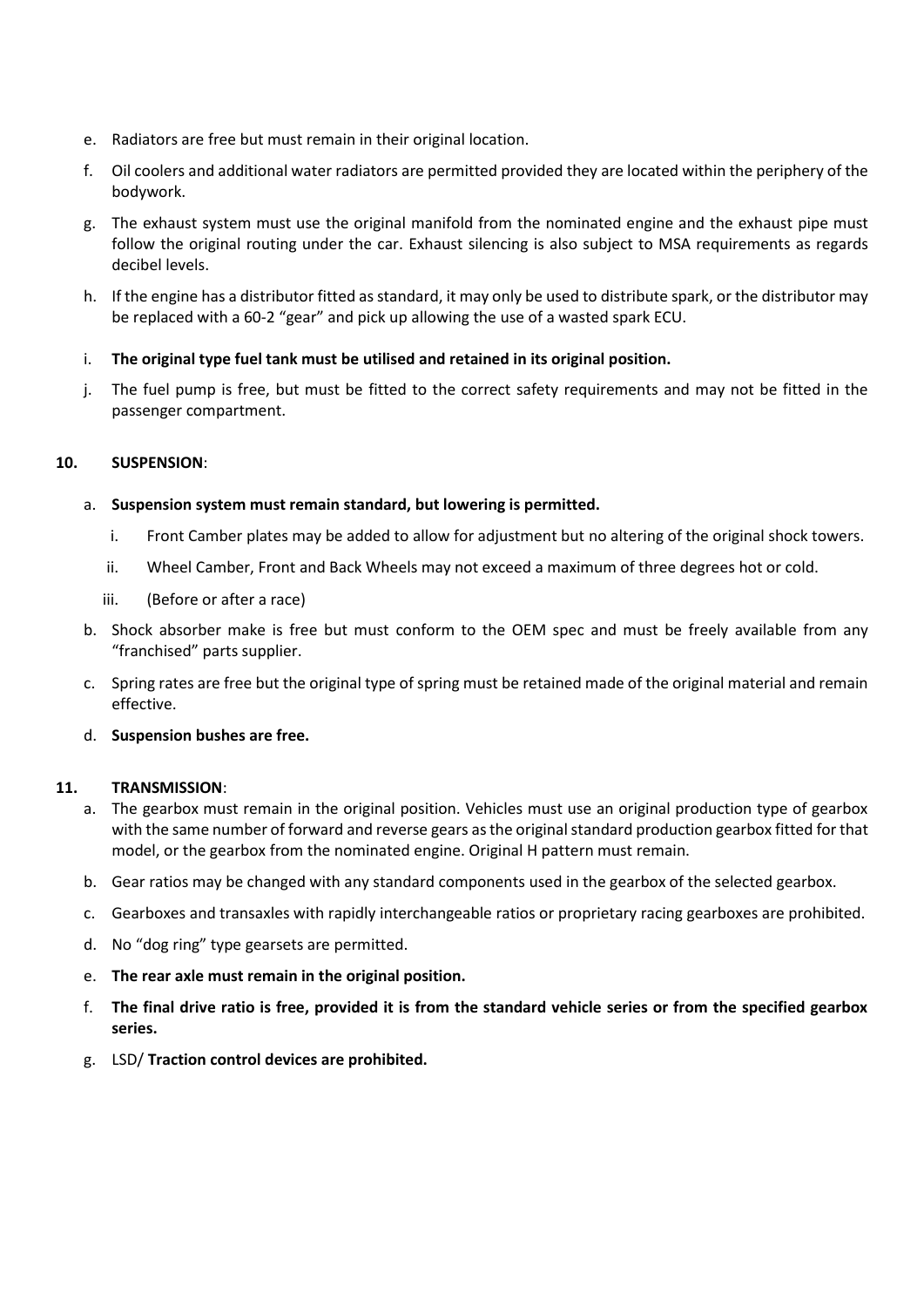#### **12. BRAKES**

- a. Brake systems may only be upgraded to the highest specification of the Standard Model in Period.
- b. ABS will only be permitted on vehicles that came with this feature as standard by the manufacturer at the time.
- c. Brake lights must be operational and operated only by the brake pedal without a delay or another switching device

#### **13. ELECTRICAL:**

- a. Electrical equipment is free provided that a battery and starter are always fitted and in full working order.
- b. Headlights, tail lights, indicators and stop lights must fitted, brake light must be working as required. Where standard headlights and additional LED type spotlights are used in a race, they must be angled to not interfere with view of the drivers in the cars in front.
- c. **No LED type strip lighting is allowed. LED lights may be used within the original light fitting.**

#### **14. WHEELS AND TYRES:**

- a. Wheels must fit inside the bodywork as per Section 2.1.
- b. Wheels are limited to 14 x 7 and 15 x 7.
- c. Aftermarket wheels are acceptable.
- a. Tyres: Only the approved semi slicks in sizes 195/60 x 14 and 195/55 x 15 may be used. Approved Brands

| Approved Brands                                    |
|----------------------------------------------------|
| Dunlop DZR                                         |
| <b>MRF ZTR</b>                                     |
| Yokohama A048                                      |
| Hankook 7221                                       |
| <b>Bridgestone RE115</b>                           |
| Toyo R888                                          |
| Full slicks or cut slicks are strictly prohibited. |

The HRSA reserves the right to review the tyre regulation in consultation with all participating Competitors and Historic Clubs.

#### **15. GENERAL SPECIFICATIONS**

a. Minimum weight for cars which conform to the current regulations will be nominated as follows;

| Opel                | 2.0 16v CR20XE         | 115 | 1007Kg |
|---------------------|------------------------|-----|--------|
| VW/ Audi            | 2.0 16v ABF            | 112 | 1004Kg |
| Honda/ Alfa/ Toyota | 2.0 16v R20z/RFT/1AZBE | 110 | 1002Kg |
| Mazda/Renault       | 2.0 16v FE/ F7R-0710   | 108 | 1000Kg |
| <b>Nissan</b>       | 2.0 16v SR20           | 105 | 995Kg  |
| Hyundai             | 2.0 16v G4GC           | 102 | 992Kg  |
| Ford                | 2.0 16 v Zetec         | 97  | 987Kg  |
|                     |                        |     |        |

**NB.** These weights will be the minimum for the **Car and Driver**.

b. Cars must be fitted with a roll cage in compliance with MSA GCR 239 requirements. The roll cage must remain within front and rear suspension mounts.